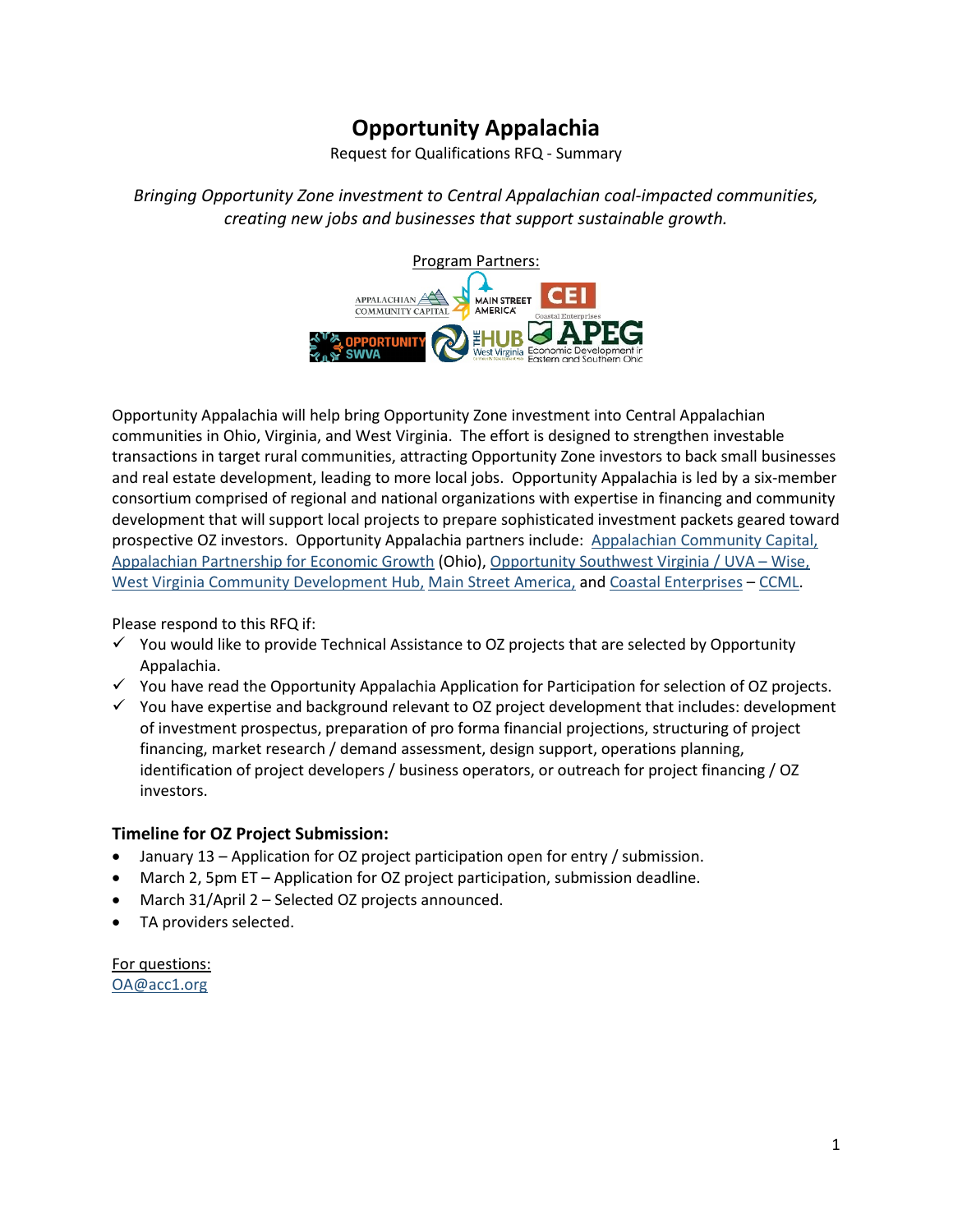# **Opportunity Appalachia**

Request for Qualifications - Overview

**Background:** The new Opportunity Zone (OZ) tax program is anticipated to provide billions of dollars of new investment to low income communities throughout the nation. Knowledgeable observers anticipate that much Opportunity Fund capital will be invested in gentrifying communities in growing urban areas. In addition, smaller cities such as Louisville KY, Cincinnati OH, and Erie PA have already developed robust strategies to attract Opportunity Fund capital. Rural OZs are at a distinct disadvantage in attracting this financing as they 1) have fewer resources to enable them to develop community strategies and package transactions to potential investors, and 2) have investment opportunities that often provide lower rates of financial return then do faster growing cities.

**Opportunity Appalachia Program:** For a group of fifteen to twenty OZ communities in Central Appalachia, provide technical assistance to both develop community strategies and structure investable transactions, creating prospectus and pitch decks targeting Opportunity Fund (QOF) Investors. Once these prospectus are complete, outreach to Opportunity Fund investors - including the hosting of a highly visible investment event - to review a portfolio of OZ investments in Central Appalachia that provide both robust social and sufficient financial return.

Opportunity Appalachia is projected to bring \$7.5M of new Opportunity Fund capital to 15 targeted OZ communities (many of which are [ARC distressed counties](https://www.arc.gov/appalachian_region/CountyEconomicStatusandDistressedAreasinAppalachia.asp) and areas), structuring investments in 15 businesses and real estate projects that support strategies for economic restructuring and diversification, which will create 720 new jobs -- 10% of which (70 jobs) are projected to be for persons in recovery from substance abuse. Investment priorities include projects focusing on downtown development, manufacturing, IT, healthcare, education, food systems, clean energy, heritage tourism and recreation.



Target geography Central Appalachian Opportunity Zones – Ohio, Virginia, West Virginia

*158 OZs in Central Appalachian coal-impacted communities in WV, OH and VA. See Appendix I for a listing of eligible counties.*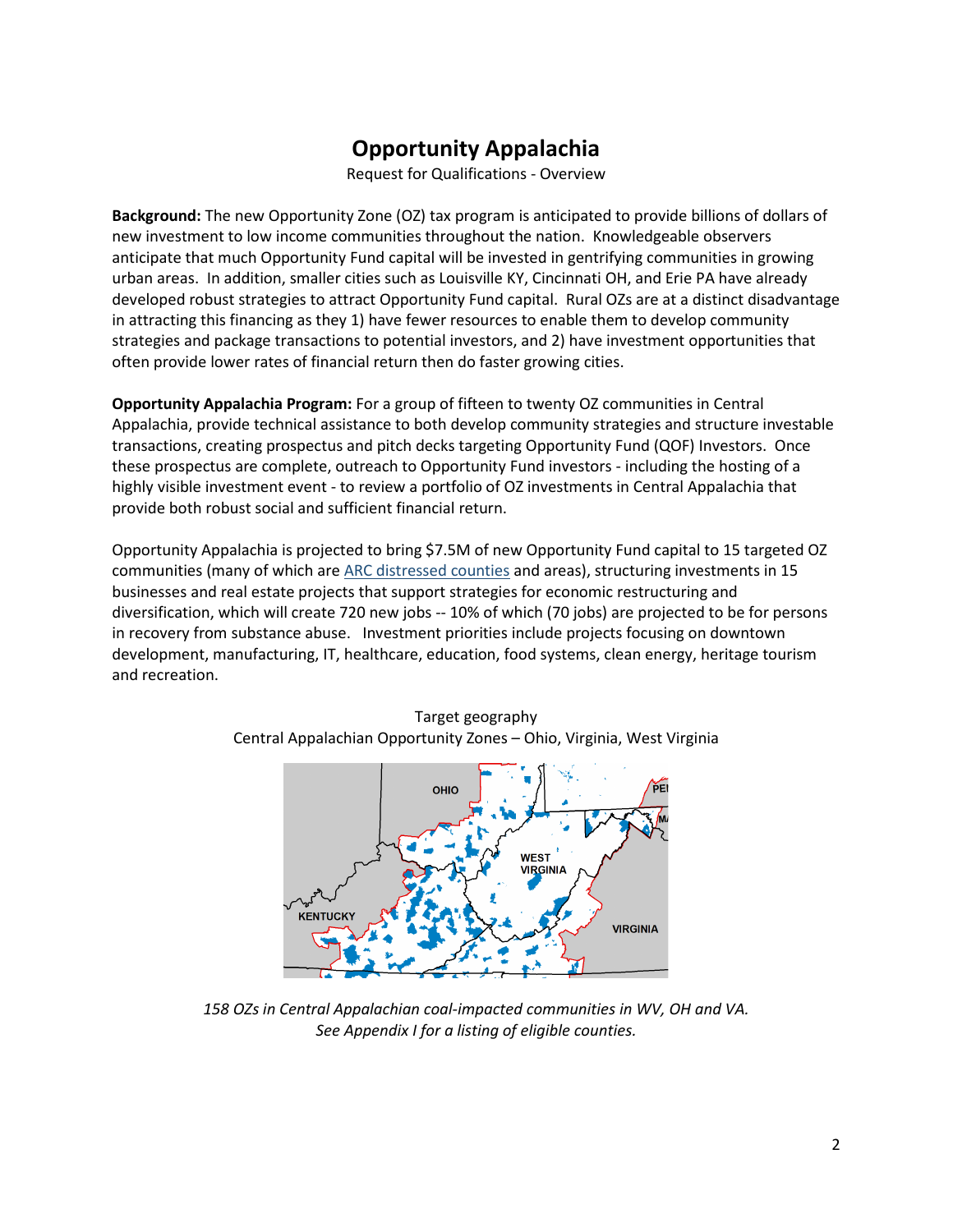#### **Program Participation:**

To participate in Opportunity Appalachia and receive technical assistance for project prospectus development and support for OZ capital raising, communities and project sponsors must apply. To learn more about the Opportunity Appalachia program and the application process, we encourage you to attend one of the State outreach meetings to be held:

- West Virginia Outreach Meeting, January 13, Bridgeport.
- Ohio Outreach Meeting, January 14, Marietta.
- Virginia Outreach Meeting, January 27, Abingdon.

For registration visit:<http://appalachiancommunitycapitalcdfi.org/oa-program/>

#### Provision of Technical Assistance:

The types of technical support to be provided by the Opportunity Appalachia program include: development of investment prospectus, preparation of pro forma financial projections, structuring of project financing, market research / demand assessment, operations planning, identification of project developers / business operators, outreach for project finance / OZ investors.

This support will be provided on contract by experienced business and development partners. It is anticipated that support of \$30,000 - \$75,000 will be provided for each applicant, averaging \$50,000 per applicant. The Scope of Work timeline for provision of technical support is anticipated to be  $6 - 12$ months, from April 2020 to Q1 2021, with capital raise activities beginning in Q3 – Q4 2020.

Technical Assistance providers (TA) are required to submit the Request for Qualifications (RFQ), Appendix III, below. Appalachian Community Capital will notify TA providers if they have been accepted as eligible TA providers for this program.

Applicants may request technical assistance from specific providers. If no specific technical support organizations have been identified by an applicant, Opportunity Appalachia will recommend / provide organizations for consideration. No preference is given in the Opportunity Appalachia selection process to either of these approaches for identifying and selecting technical assistance providers. \*

*\* In each community / state there are capable partners that can be engaged to support OZ activities at the local level. Local OZ communities may select these local partner organizations to provide technical assistance for their OZ efforts, may select other capable and vetted regional or national organizations, may select the Lead State Partners or National Technical Assistance Providers for this support (see below), or some combination thereof.*

#### **Program Management & Steering Committee:**

The Opportunity Appalachia program Steering Committee is comprised of the following six regional and national organizations:

#### Program Manager

• [Appalachian Community Capital](http://appalachiancommunitycapitalcdfi.org/) (ACC), a 20-member CDFI intermediary whose members and their affiliates manage over \$1 billion in assets supporting economic development in Appalachia.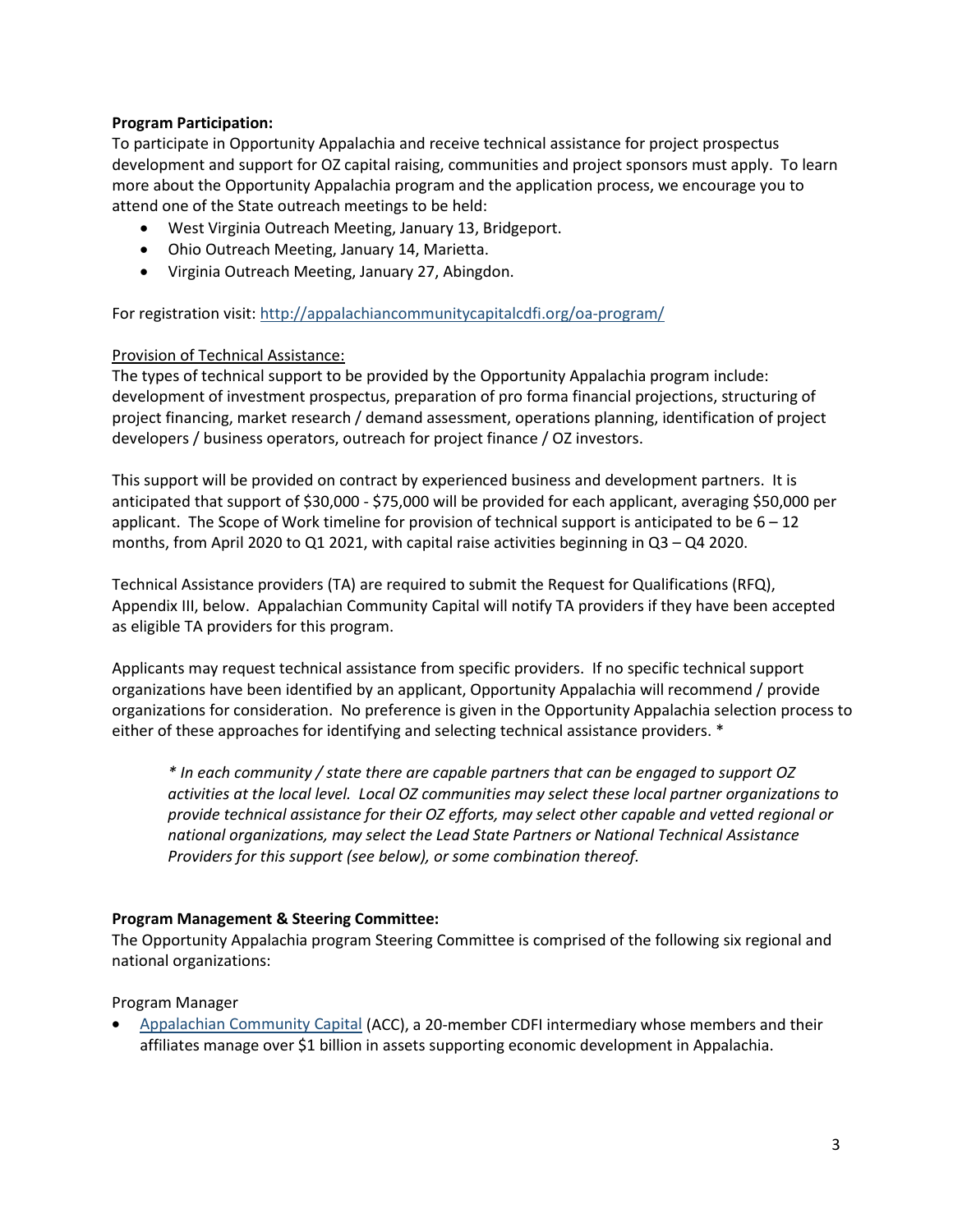Lead State Partners – lead community development state partners:

- [Appalachian Partnership for Economic Growth](https://apeg.com/) (APEG) The lead regional economic development organization in Eastern and Southern Ohio working in a 25 county area, supported by Jobs Ohio.
- [Opportunity Southwest Virginia / UVA –](http://www.opportunityswva.org/) Wise Pilots the way for 19 counties and scores of communities in Southwest Virginia to support economic and community development efforts to create thriving entrepreneurial communities that accelerate progress for both new and established ventures.
- [West Virginia Community Development Hub](http://wvhub.org/) the leading community development organization in West Virginia, has worked with over 40 small communities across the state.

National Technical Assistance Providers

- [Main Street America](https://www.mainstreet.org/mainstreetamerica/theprograms) With a network of more than 1,600 neighborhoods and communities, MSA works to successfully transform communities and revitalize local economies.
- [Coastal Enterprises](https://www.ceimaine.org/) [CCML](https://www.ceicapitalmgmt.com/) This leading national rural CDFI has deployed over \$1.3 billion in financings directly and through CEI Capital Management (CCML) its New Markets Tax Credit CDE affiliate.

*This program is supported by* 



**CLAUDE WORTHINGTON BENEDUM FOUNDATION**